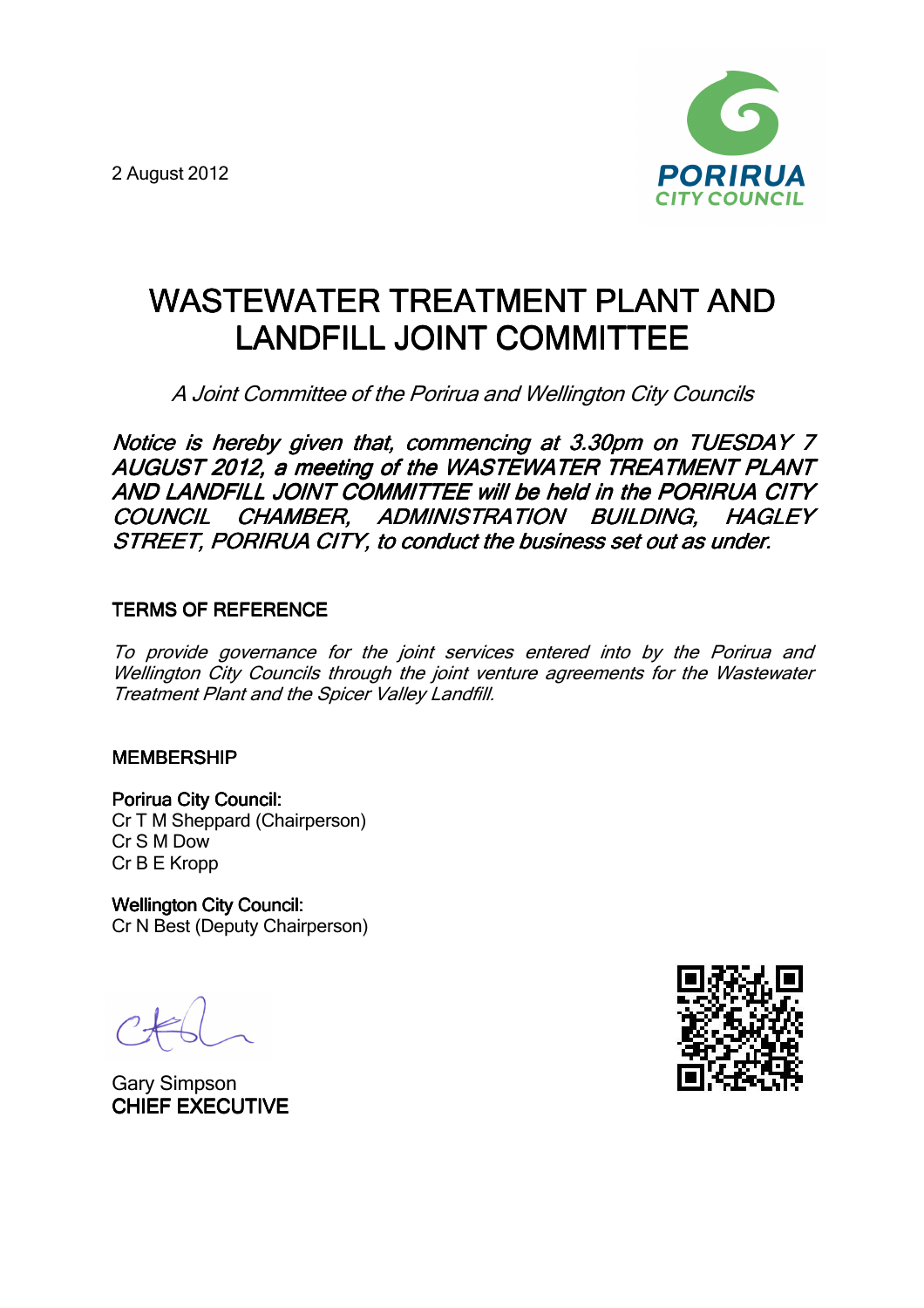# **SCOPE OF ACTIVITY**

To consider and make recommendations to both Councils regarding:

- overview, input and policy formulation in the areas of management of the Spicer Valley joint landfill operation, and the Wastewater Treatment Plant, as set out in the joint venture agreements, entered into by both Councils, including development of Trade Waste Bylaws.
- proposals for infrastructural development relating to the joint ventures
- new initiatives relating to the joint ventures
- the Spicer Forest partnership agreement between Greater Wellington Regional Council, Wellington City Council and Porirua City Council on land surrounding the Spicer Valley Landfill
- the budget for operation of the joint ventures for inclusion in the Councils' Annual Plans / Long Term Council Community Plans
- receipt of the Annual Report of the joint ventures for inclusion in the Councils' Annual Reports
- any proposed service changes

## POWER TO ACT

The powers of the Joint Standing Committee as described in the Deed Relating to Joint Works dated 22 December 1986 and the powers of the Joint Committee as described in the Agreement Relating to Joint Refuse Disposal Works dated 2 May 1983

Setting of fees and charges related to the operation of the Spicer Valley Landfill and recommending the basis for charging for trade wastes at the Wastewater Treatment Plant

Decisions on acceptance of wastes into the Spicer Valley Landfill and Wastewater Treatment Plant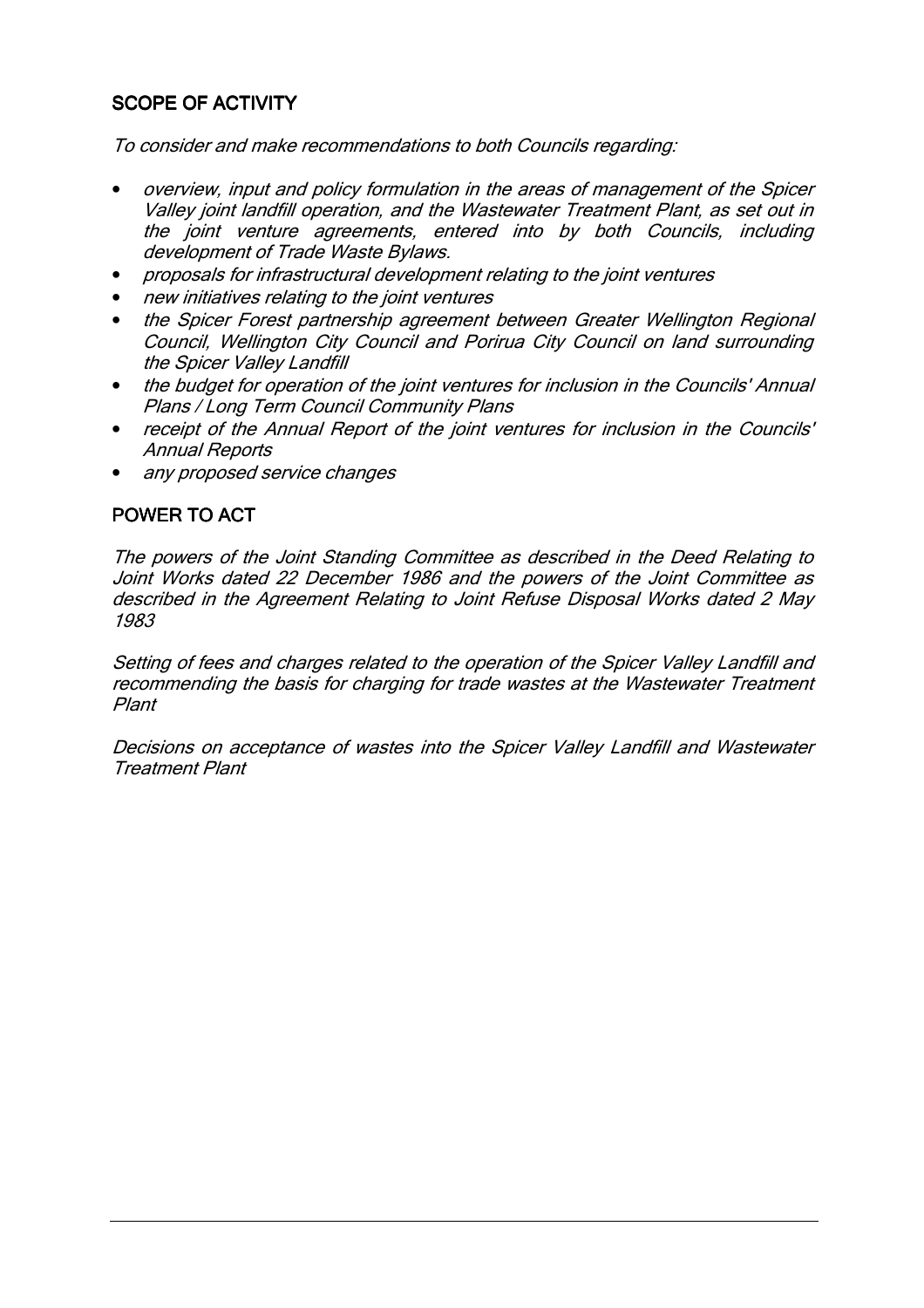# **ORDER OF BUSINESS**

**PAGE** 

## **1. APOLOGIES**

## **2. CONFIRMATION OF MINUTES**

Meeting held 11 April 2012

#### CHAIRPERSON'S RECOMMENDATION

*That the minutes be adopted as a true and correct record.* 

## 4

### **3. ITEM FOR DECISION**

#### **3.1. JOINT WASTE MANAGEMENT INVESTIGATION – UPDATE AS OF JULY 2012**  7

 Report #789472 of the General Manager Asset Management and Operations dated 16 July 2012.

### CHAIRPERSON'S RECOMMENDATION

*That the Porirua City Council:* 

*Note that joint work to confirm the mechanism for the delivery of the benefits of joint management of solid waste services, and a more detailed transition business case, has been stopped following a decision by Wellington City Council to "stop work on a joint waste management Council Controlled Organisation with Porirua City Council."*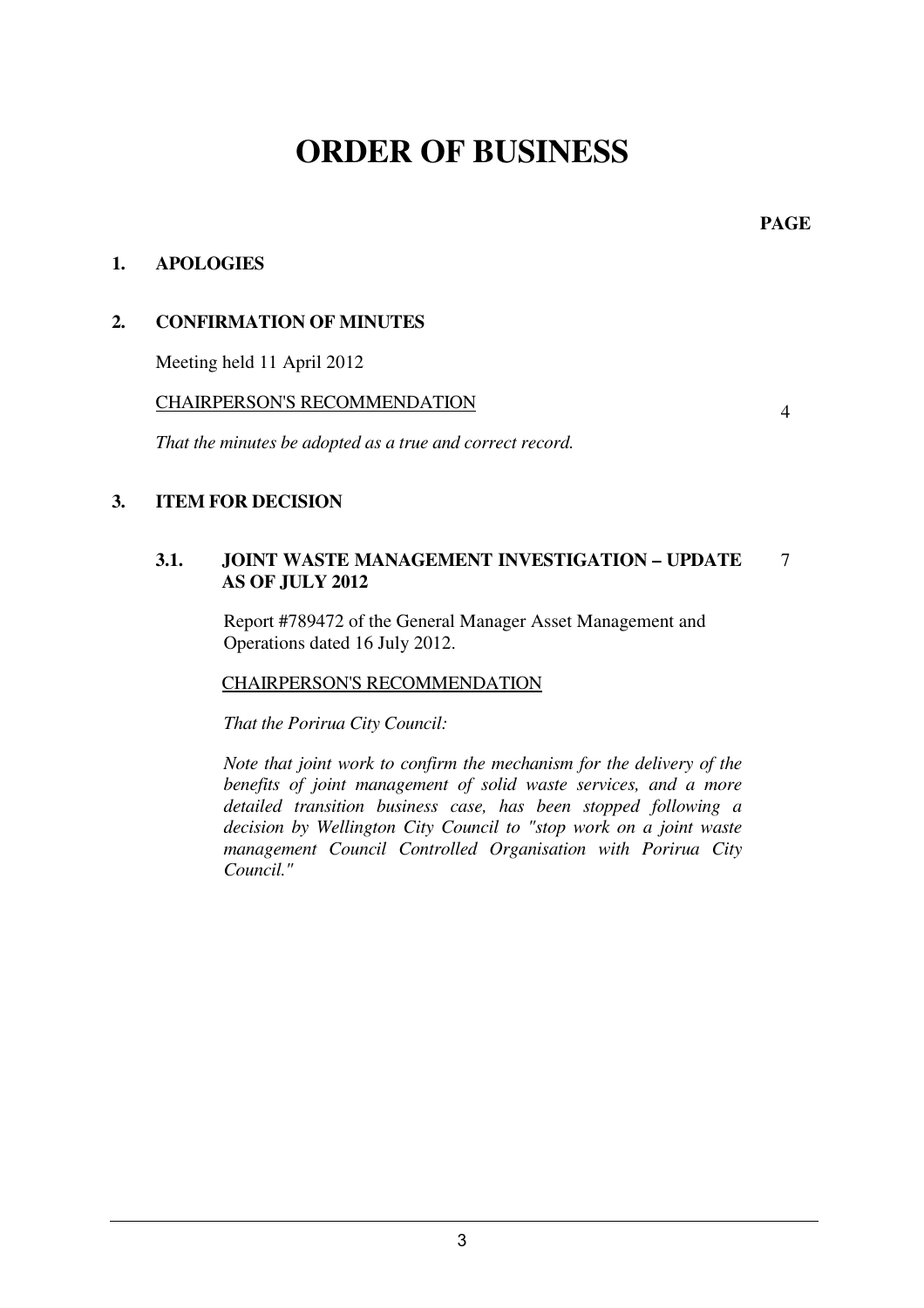# **WASTEWATER TREATMENT PLANT AND LANDFILL JOINT COMMITTEE**

*Minutes of Joint Committee meeting held in the Council Chambers, Administration Building, Hagley Street, Porirua on Wednesday 11 April 2012 at 3.30pm.*

#### **PRESENT**

| <b>Wellington City Council:</b><br>Porirua City Council: | $Cr$ N | <b>Best</b><br>$Cr$ B E<br>Kropp                                                                              | (Chairperson)                                         |  |  |
|----------------------------------------------------------|--------|---------------------------------------------------------------------------------------------------------------|-------------------------------------------------------|--|--|
| <b>OFFICERS</b>                                          |        |                                                                                                               |                                                       |  |  |
| Porirua City Council:                                    | P      | Bailey                                                                                                        | General Manager Asset Management<br>and<br>Operations |  |  |
|                                                          | P      | Keller                                                                                                        | Solid Waste Manager                                   |  |  |
|                                                          | K      | Stillwell                                                                                                     | Manager Leisure Assets and Services                   |  |  |
|                                                          | J      | Saywell                                                                                                       | Waste Water Assets Manager                            |  |  |
|                                                          | S      | Mika                                                                                                          | <b>Committee Advisor</b>                              |  |  |
| <b>Wellington City Council:</b>                          | M      | Mendonca                                                                                                      | <b>Business Unit Manager CitiOperations</b>           |  |  |
|                                                          | М      | Oates                                                                                                         | Manager Open Spaces and Recreation                    |  |  |
| <b>APOLOGIES</b>                                         |        | From Councillors S M Dow and T M Sheppard were sustained on<br>the motion of Councillors N Best and B E Kropp |                                                       |  |  |

21/12 CONFIRMATION OF MINUTES

Meeting held 30 November 2011.

#### **RESOLVED (Best / Kropp)**

**That the minutes be adopted as a true and correct record.** 

#### **CARRIED**

#### 22/12 DEPUTATION - TAKE CARE BUSINESS SERVICES

Ms Leanne Pelabon spoke about a proposal for a composting facility. The following points were highlighted in her presentation:

- Recycling Organic Waste
- Key benefits to the region and community
- Project update
- Collaboration and Support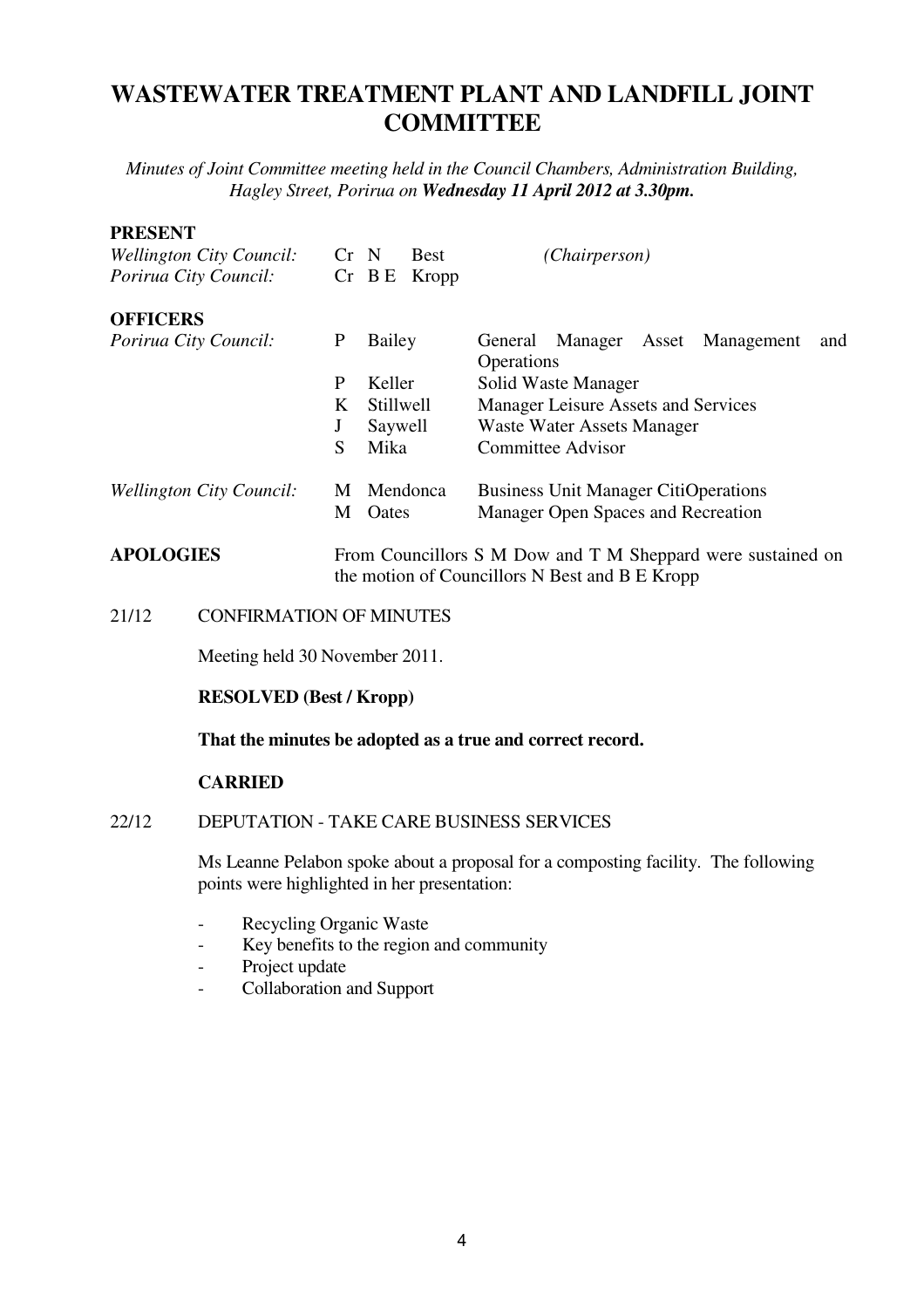#### 23/12 PROPOSED LANDFILL FEE INCREASE FROM 1 JULY 2012

Report #747996 of the General Manager Asset Management and Operations dated 5 March 2012

#### **RECOMMENDED (Best / Kropp)**

- **1. That Porirua City Council agree to increase landfill charges at Spicer Landfill by 15% from 1 July 2012.**
- **2. That Wellington City Council agree that Porirua City Council increases landfill charges at Spicer Landfill by 15% from 1 July 2012.**
- **3. That Porirua City and Wellington City Councils note that an additional increase in landfill charges at Spicer Landfill will be required from 1 January 2013, to compensate for Emissions Trading Scheme charges.**

#### **CARRIED**

#### 24/12 REVIEW OF 'CHOICE COMPOSTING' PROPOSAL

Report #747998 of the General Manager Asset Management and Operations dated 5 March 2012

#### **RECOMMENDED (Best / Kropp)**

- **1. That Porirua City Council declines the proposal.**
- **2. That Wellington City Council agrees that Porirua City Council decline the proposal.**
- **3. That both Councils note that while the current proposal's benefits do not outweigh the costs and risks, there is an expectation that composting or digestion of food wastes for renewable energy is likely to be commercially viable in Porirua in the medium term (five to ten years) and may be a future business growth opportunity.**
- **4. That both Councils note that the solid waste Council Controlled Trading Organisation currently under investigation may wish to consider the composting or digestion of food waste once it is established.**
- **5. That both Councils note that Take Care Business Services Ltd intends to undertake a local composting trial to test the reliability of the composting process in New Zealand. This trial will be observed by Porirua City Council Officers.**

#### **CARRIED**

25/12 SPICER FOREST PARTNERSHIP WITH GREATER WELLINGTON REGIONAL COUNCIL

> Joint report of the Manager Open Spaces and Recreation Planning Wellington City Council and Manager Leisure Assets & Services Porirua City Council dated 21 March 2012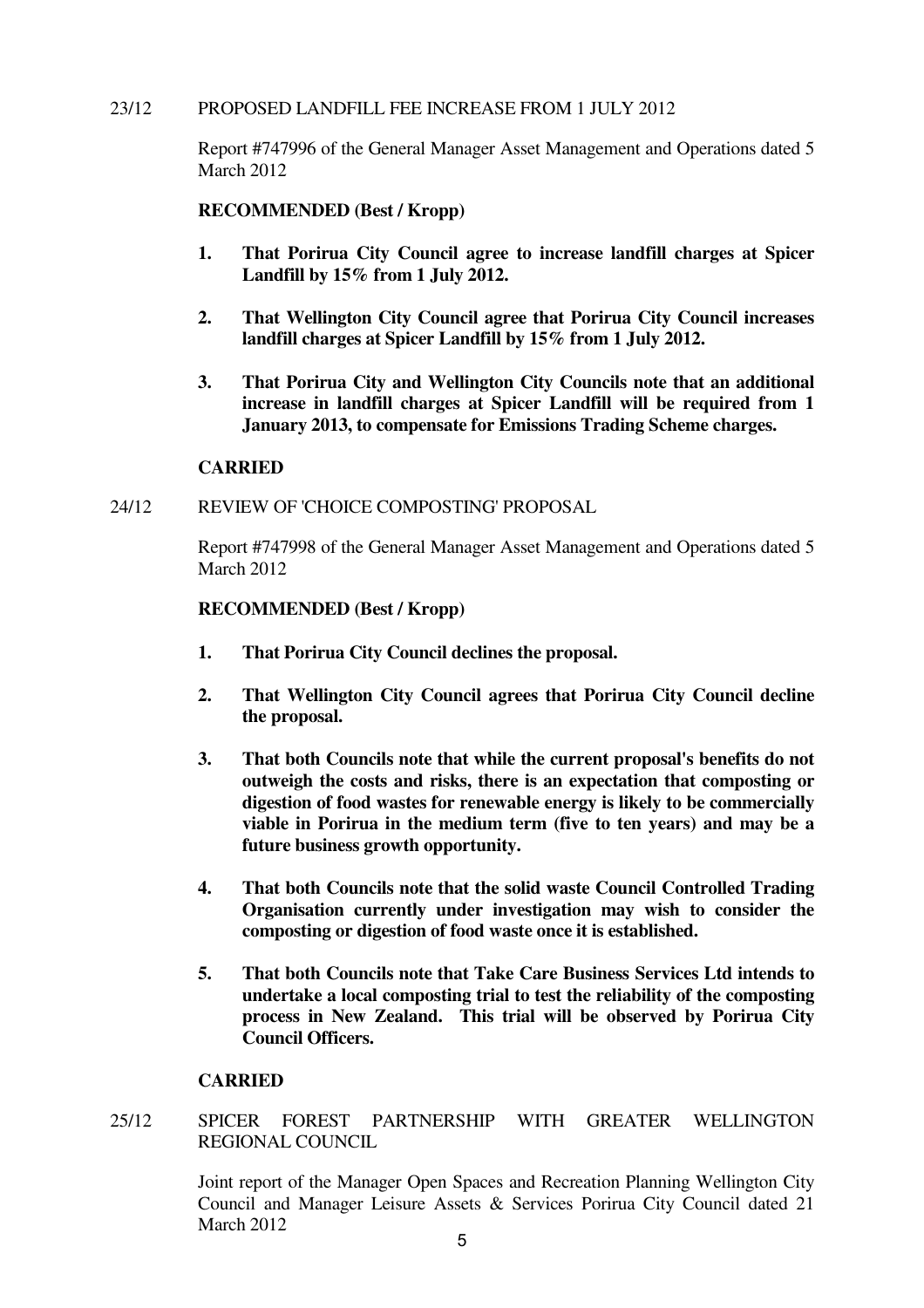#### **RECOMMENDED (Best / Kropp)**

**That the Wastewater Treatment Plant and Landfill Joint Committee (the JV Committee) agree to recommend to Porirua City Council and Wellington City Council (the Councils) that:** 

- **1. the Councils agree to exit the joint management agreement for forestry with Greater Wellington Regional Council as of 30th June 2012 through a Deed of Dissolution**
- **2. compensation of \$393,689 be paid to Greater Wellington as full and final settlement for their loss of logging rights under the joint management agreement**
- **3. the compensation payment be paid by the Councils is based on their respective land areas covered by the joint management agreement: Wellington City Council pay \$220,336 and Porirua City Council pay \$173,353.**
- **4. any income received from logging as part of the Meridian Access Road be used to investigate and develop recreational activities and facilities within Spicer Forest.**

#### **CARRIED**

The meeting closed at 4.07pm.

Approved and adopted as a true and correct record:

……………………………………… …………………………………….. **CHAIRPERSON DATE**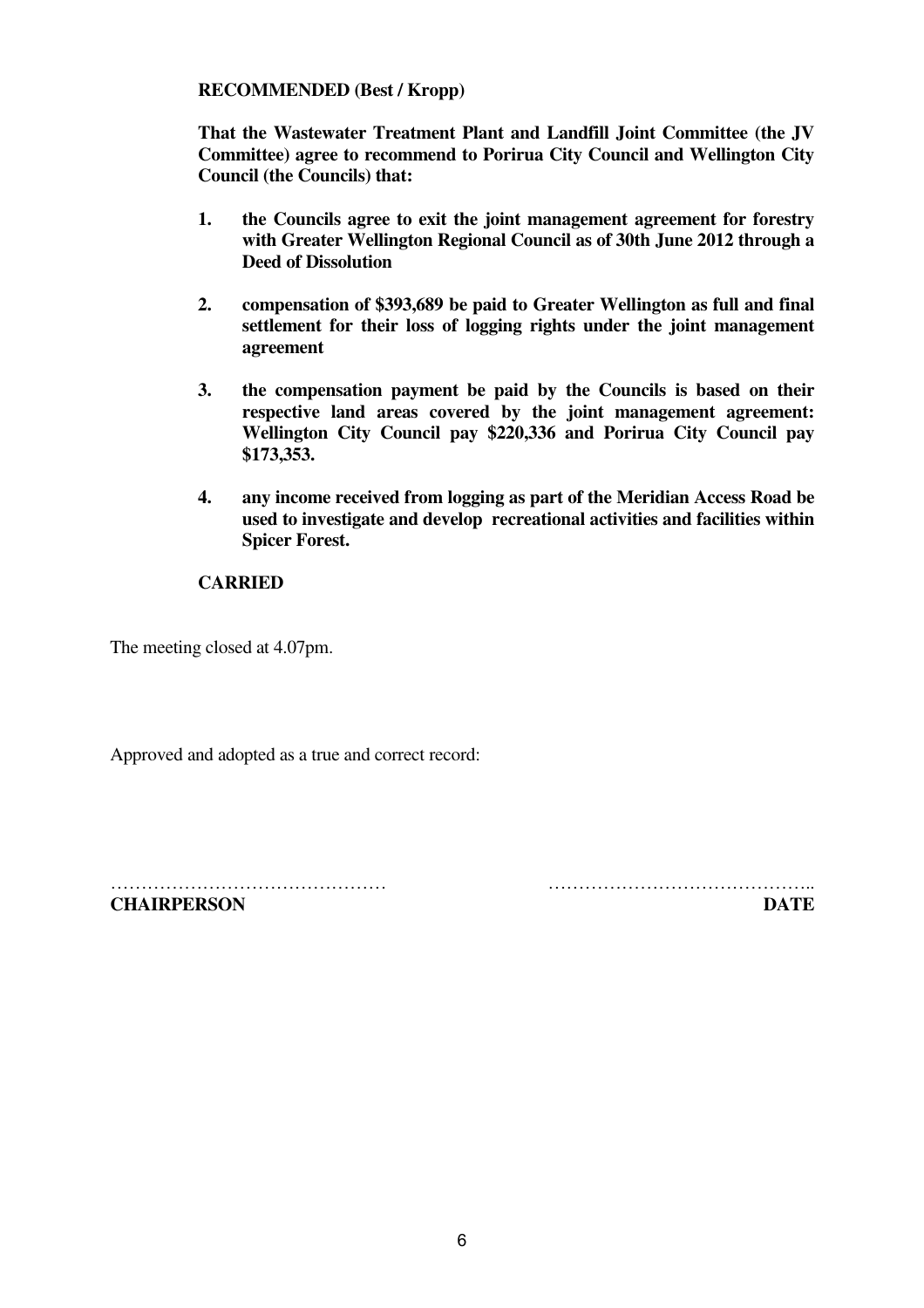**WASTEWATER TREATMENT PLANT AND LANDFILL JOINT COMMITTEE** 



MEETING OF 7 AUGUST 2012

Asset Management & Operations 16 July 2012

# **JOINT WASTE MANAGEMENT INVESTIGATION - JULY 2012 UPDATE**

#### **PURPOSE**

To update the Committee on the status of investigative work on the joint management of Porirua City Council and Wellington City Council solid waste services.

#### **SIGNIFICANCE OF DECISION**

The matters considered in this report do not trigger the Porirua City Council's Significance Policy.

#### **RECOMMENDATIONS**

That the Porirua City Council:

1. Note that joint work to confirm the mechanism for the delivery of the benefits of joint management of solid waste services, and a more detailed transition business case, has been stopped following a decision by Wellington City Council to "stop work on a joint waste management Council Controlled Organisation with Porirua City Council".

Report prepared by:

Peter Keller **SOLID WASTE MANAGER** 

Approved for submission by:

Peter Bailey **GENERAL MANAGER ASSET MANAGEMENT AND OPERATIONS**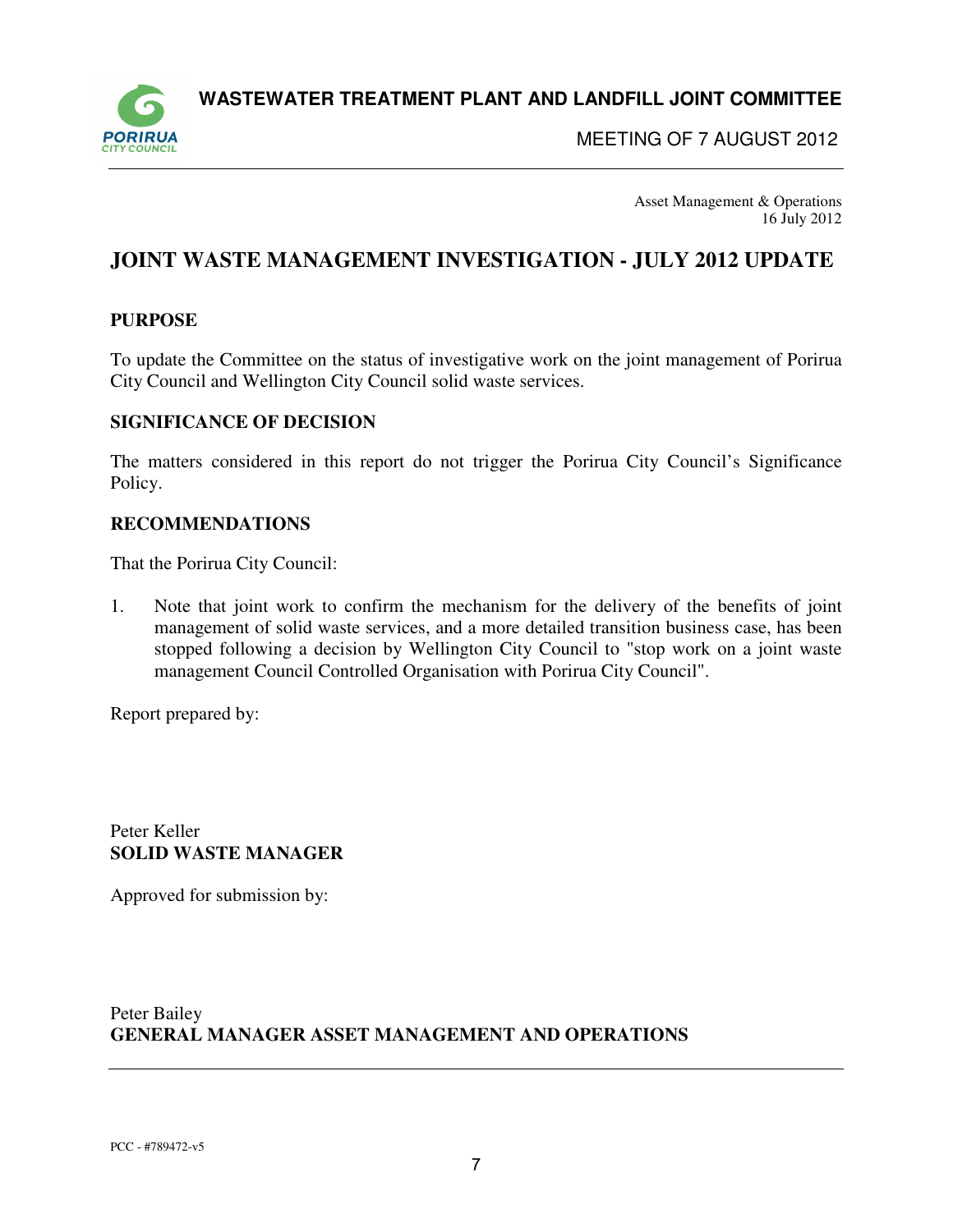#### **1 EXECUTIVE SUMMARY**

- 1.1 In July 2011, the Wastewater Treatment Plant and Landfill Joint Committee recommended that a project be established to investigate the potential benefits, costs and risks of jointly managing waste services under a Council Controlled Trading Organisation.
- 1.2 At the 30 November 2011 Committee meeting, officers reported on the outcome of the first stage of investigative work, completed by Deloitte.
- 1.3 The Committee agreed that a joint high level proposal be prepared for inclusion in the 2012-2022 Long Term Plan (LTP). A high level proposal was included in both Council's Long Term Plans.
- 1.4 The Committee also agreed that "further work as required to confirm the particular mechanics for the delivery of the identified benefits and a more detailed transition business case be carried out".
- 1.5 Officers of both Council's have been working together to clarify the benefits of joint waste management services and develop the transition business case.
- 1.6 However, this work has now been stopped after Wellington City Council considered submissions on its Long Term Plan and decided to "stop work on a joint waste management Council Controlled Organisation with Porirua City Council".

#### **2 CONTRIBUTION TO COUNCIL'S STRATEGIES**

#### **Relationship to Council's Strategic Priorities**

| City<br>0t<br>А | Villages | Harbour<br>Healthy | City<br>Growing | Experience<br>City<br>Great |
|-----------------|----------|--------------------|-----------------|-----------------------------|
|                 |          |                    |                 |                             |

2.1 Wellington City Council and Porirua City Council work collaboratively on waste-related issues. Such work is consistent with the recently agreed Regional Waste Management and Minimisation Plan.

### **3 ASSOCIATED PORTFOLIOS**

#### **Relationship to Council's Portfolios of Responsibility**

| Sport, Leisure<br>and Recreation | Community and<br>Social<br>Development | Infrastructure<br>and<br>Environment | Economy and<br>Arts | Planning and<br>Regulatory | Finance and<br>Audit |
|----------------------------------|----------------------------------------|--------------------------------------|---------------------|----------------------------|----------------------|
|                                  |                                        |                                      |                     |                            |                      |

#### **Relationship to Project Portfolios**

| Emergency<br>Management | <b>Sister Cities</b> | Village<br>Planning | Harbour | City Centre | Communitv<br>Empowerment |
|-------------------------|----------------------|---------------------|---------|-------------|--------------------------|
|                         |                      |                     |         |             |                          |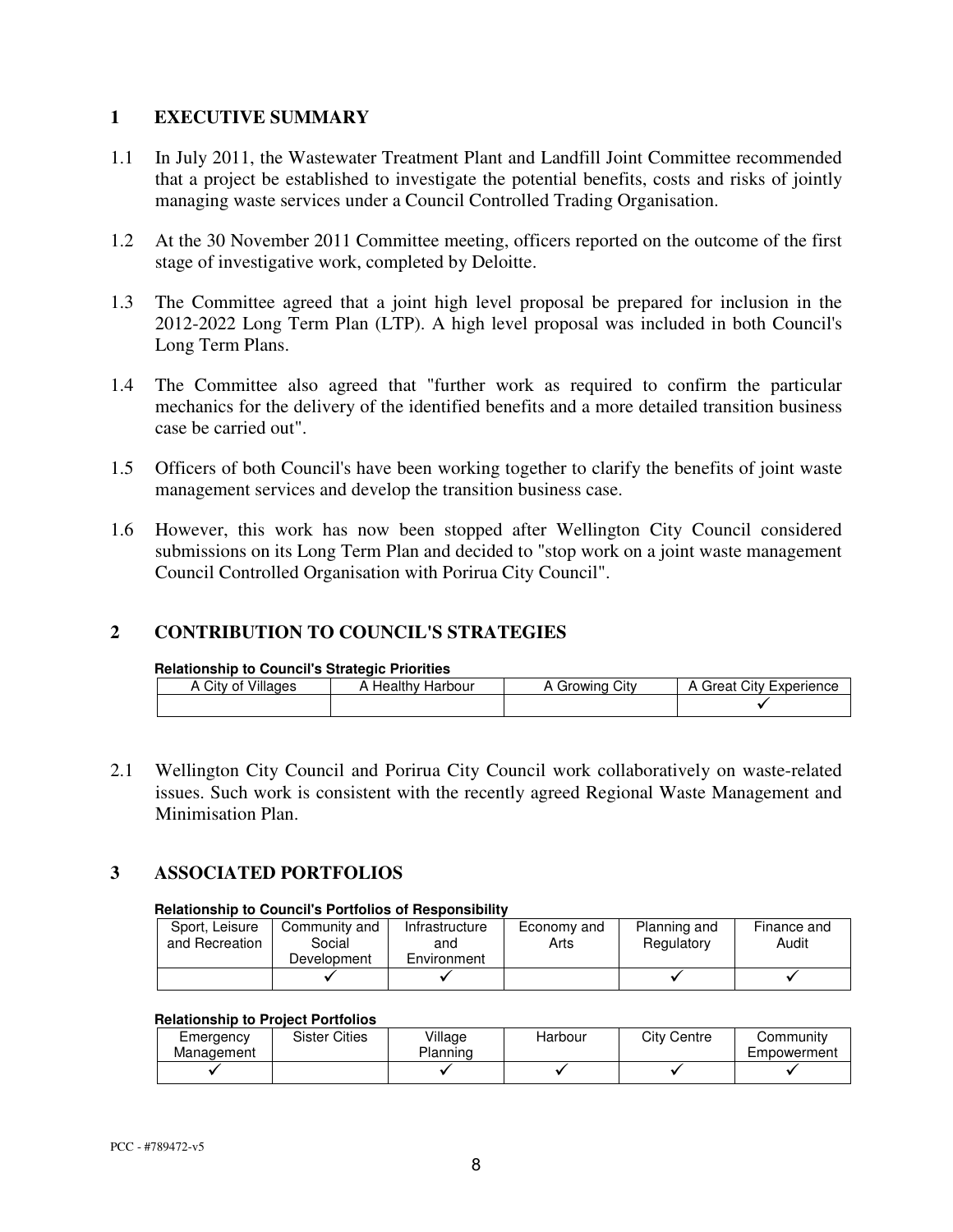#### **4 BACKGROUND**

- 4.1 As a result of shared ownership of the Spicer Landfill, Porirua City Council and Wellington City Council have a working relationship in solid waste. In addition to this partnership, both Councils have worked together on strategic planning for waste management in the preparation of the Regional Waste Management and Minimisation Plan, as required by the Waste Minimisation Act 2008.
- 4.2 The Wastewater Treatment Plant and Landfill Joint Committee (the Committee) considered the question of joint management at their 25 July 2011 meeting. The Committee recommended that a project be established to investigate the potential benefits, costs and risks of Porirua City Council and Wellington City Council jointly managing waste services under a Council Controlled Trading Organisation (CCTO). It was further decided that, dependent on the outcome of the investigation, recommendations would be developed on the form and function of the joint entity, financial and governance matters and a transitional path.
- 4.3 At the 30 November 2011 Committee meeting, officers reported on the outcome of the first stage of investigative work, completed by Deloitte.
- 4.4 The Committee agreed that a joint high level proposal be prepared for inclusion in each Council's 2012-2022 Long Term Plan (LTP).
- 4.5 The Committee also agreed that "further work as required to confirm the particular mechanics for the delivery of the identified benefits and a more detailed transition business case be carried out".
- 4.6 A joint high level proposal was included in both Councils' Long Term Plans.

### **5 DISCUSSION AND OPTIONS CONSIDERED**

- 5.1 Officers of both Councils have been working together to clarify the benefits and develop the transition business case for a solid waste CCTO, with the aim of reporting back late in the 2012 calendar year.
- 5.2 After receiving submissions on its Long Term Plan, Wellington City Council decided to stop work on the solid waste Council Controlled Trading Organisation investigation.
- 5.3 A copy of the extract from Wellington City Council Resolution from the meeting of 27 June 2012 is attached at the end of this report (refer attachment 11.1).

#### **6 OPERATIONAL IMPLICATIONS**

6.1 This decision will stop progress on the implementation of a joint Council Controlled Trading Organisation.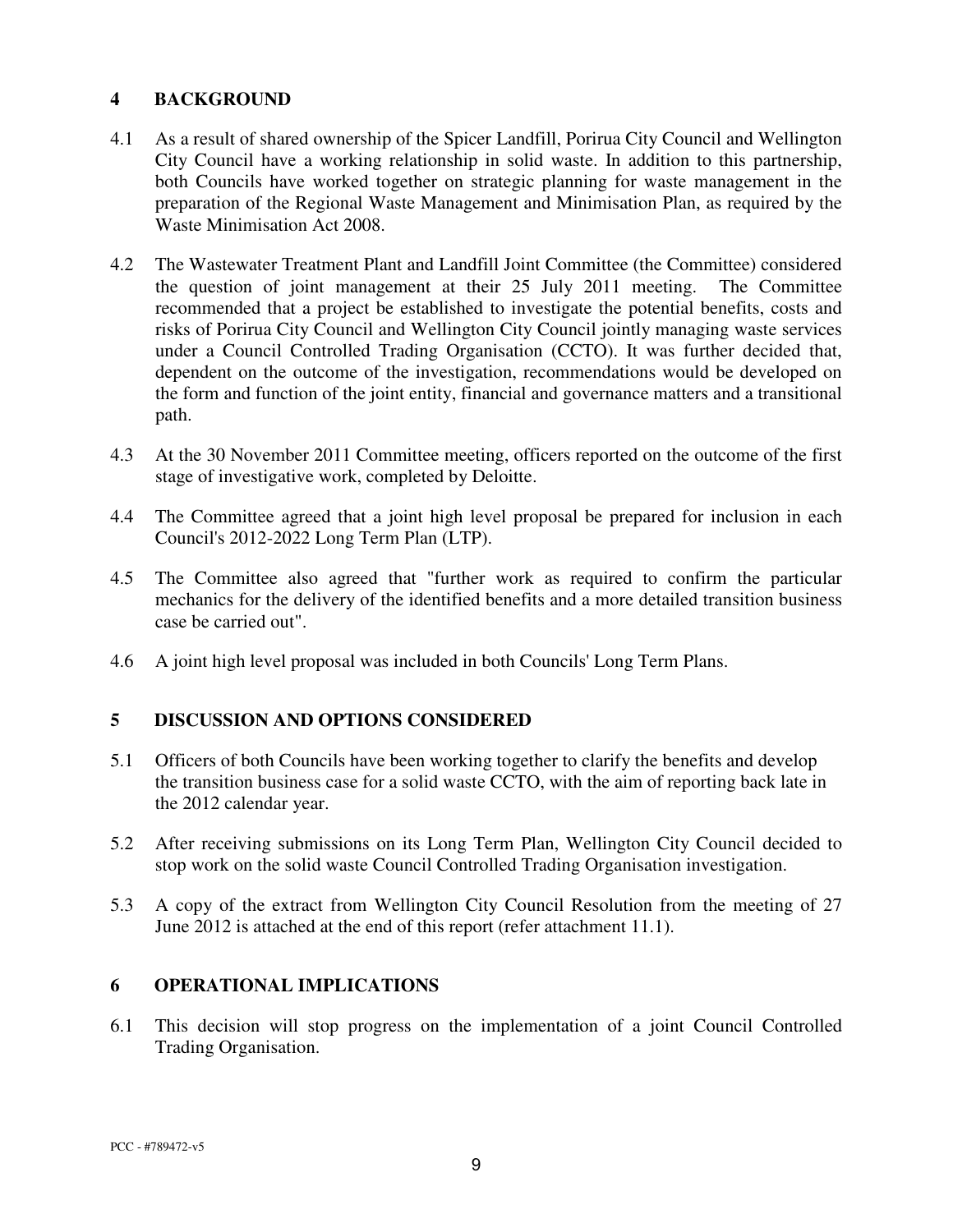#### **7 FINANCIAL IMPLICATIONS**

7.1 There are no clearly identifiable financial implications at this stage.

#### **8 STATUTORY REQUIREMENTS**

8.1 The matters considered in this report do not trigger the Porirua City Council's Significance Policy.

#### **9 CONSULTATION**

9.1 The Committee agreed that a joint high level proposal be prepared for inclusion in each Council's 2012-2022 Long Term Plan (LTP). A high level proposal was included in both Councils' Long Term Plans and officers were progressing a joint Statement of Proposal which would have been a basis for further consultation.

#### **10 CONCLUSION**

- 10.1 At the 30 November 2011 meeting of the Wastewater Treatment Plant and Landfill Joint Committee, the Committee agreed that a joint high level proposal be prepared for inclusion in the 2012-2022 Long Term Plan (LTP). A high level proposal was included in both Councils' Long Term Plans.
- 10.2 The Committee also agreed that "further work as required to confirm the particular mechanics for the delivery of the identified benefits and a more detailed transition business case be carried out".
- 10.3 Officers of both Councils have been working together to clarify the benefits and develop the transition business case for a CCTO. However, this work has now been stopped following a decision by Wellington City Council to "stop work on a joint waste management Council Controlled Organisation with Porirua City Council".

#### **11 ATTACHMENTS:**

11.1 Extract from Wellington City Council Resolution from the meeting of 27 June 2012:

#### **"RESOLVED:**

*THAT Council:* 

- *1. Receive the information.*
- *2. Note that the Strategy and Policy Committee considered the issues raised in written and oral submissions at its meeting of 12 June 2012.*